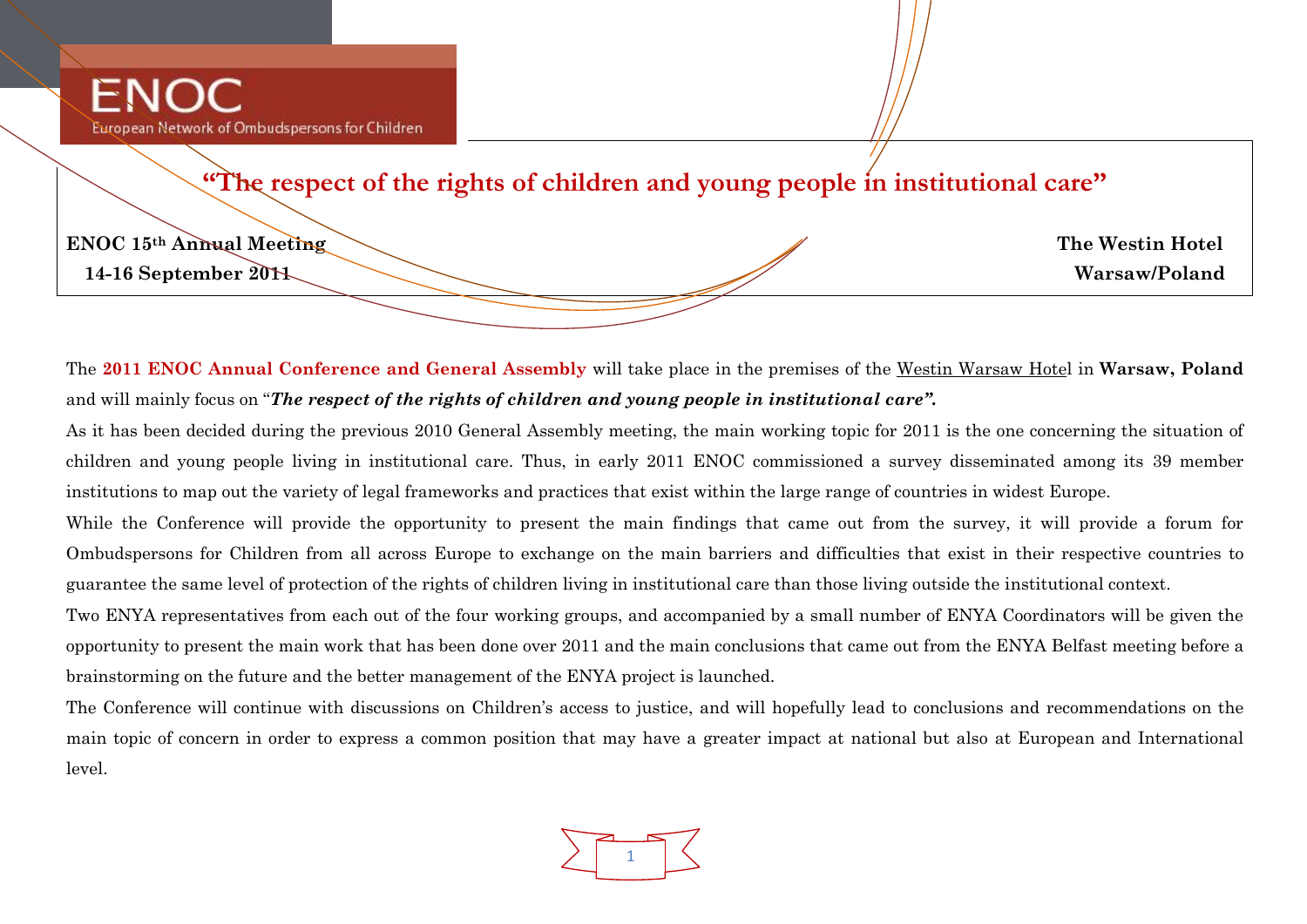# **Wednesday 14 September 2011**

*(Plenary session)*

# *Moderator: Ms. Patricia LEWSLEY, ENOC Chair*

08.30: Registration of participants

09.00: Welcome & Introduction to the programme

# *Address by Mrs Anna Komorowska, First Lady of Poland*

09.10: Keynote speeches

**Ms. Regina Jensdottir,** Head of the Children's Rights Policiy Division, Council of Europe **Mr. Aleksandar Romanovic**, Representative of the Directorate General Justice-European Commission **Mrs. Katarzyna Hall**, Poland's Minister of Education

*11.00: Coffee break*

11.20: Country updates

*13.30: Lunch*

# *Moderator: Ms. Maria KAISA AULA, ENOC Treasurer*

- 14.30: Presentation of the results of the ENOC survey on children & young people in institutional care **Ms. Ankie Vandekerchkove**, ENOC expert advisor
- 15.00: Workshops Participants will be divided in 2 groups to discuss main findings that came out from the survey. In each workshop, 2 good practices may be presented by interested Ombuds for Children Offices

# *16.30: Coffee break*

- 16.45: Discussion in the plenary, reporting back from the 4 workshops
- 18.00: End of the day
- *18.30: Evening program*